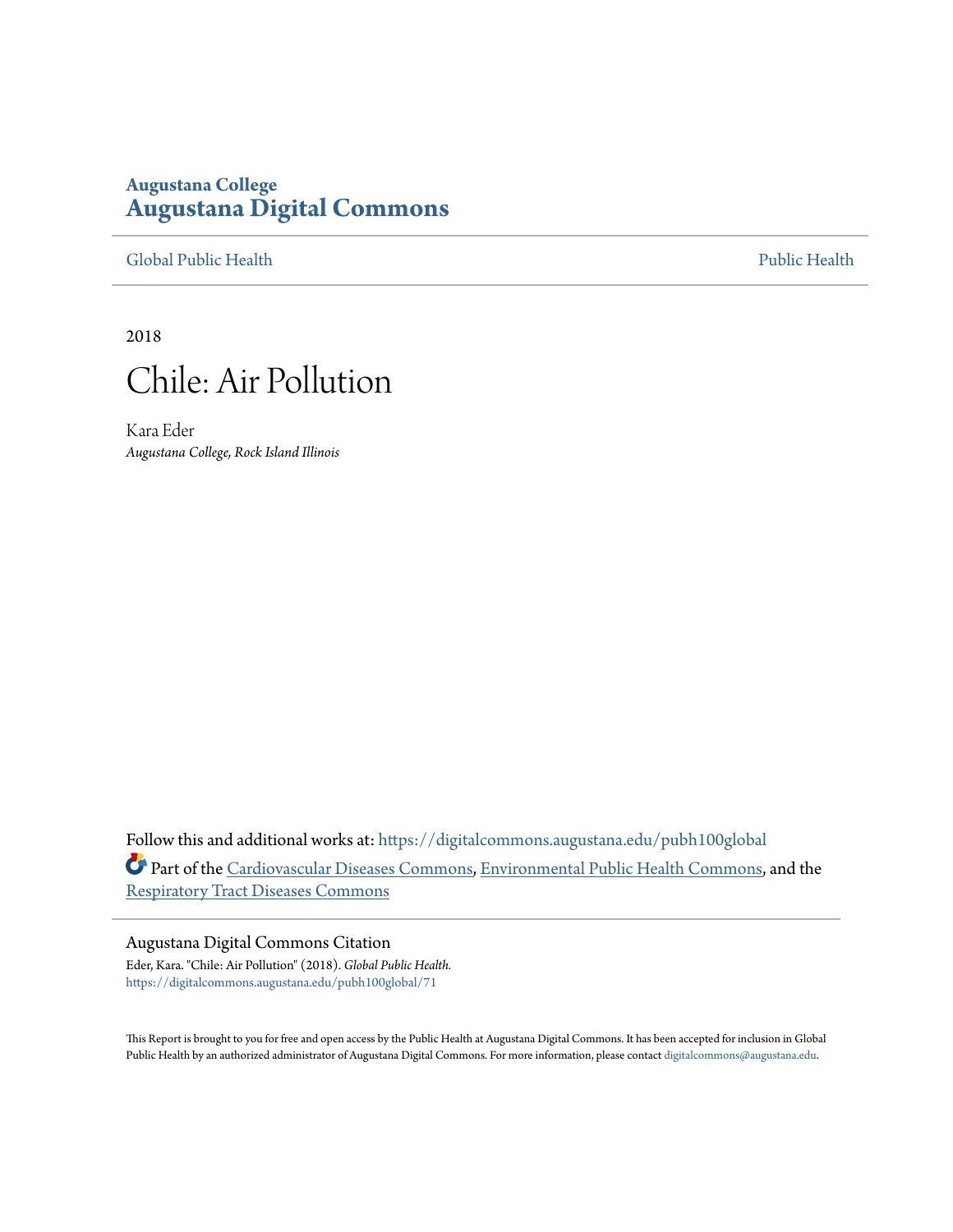## CHILE: ONGOING AIR POLLUTION THREAT

## **Introduction**

**Location:** Chile is located on the western coast of South America and is bordered by Peru, Bolivia, and Argentina while sharing a western coast with the Pacific Ocean (World Atlas, 2017).



**Overall Population:** 17,909,754 (World Bank, 2016)

**Race and Ethnicity:** As of April 2017, according to World Atlas, 59% of Chileans come from a European background of which many originate from Spain. Other prominent ethnicities consist of 25% Mestizos (Euro-Amerindian) and 9% Mapuche.

*Image from World Atlas* 

**Religion:** Roman Catholicism is

practiced by approximately 63% of the Chilean population. Other beliefs are split by Atheism and other forms of Christianity (World Atlas, 2017).

**Political Structure:** The Chilean government currently follows a separation of powers-meaning split into judicial, legislative, and executive branches-yet was once led by a "brutal" dictator. There are two main political parties under which elected representatives serve. Legislation is focused on liberal-economic reform (Nations Encyclopedia).

## **Major Challenges**

**a.** Internal issues consist of air pollution created by growing industries and the need for urban areas to burn wood for heat (Berry 2015). Also, little improvement has been made on the income inequality gap despite a growing economy (BBVA, 2016).

**b.** External challenges can be recognized as climate fluctuations related to "El Niño," a large surge of warm air that causes dangerous water levels (National Geographic, 2015), and high risk of the spread of Zika virus from other nations (World Health Organization, 2016).

## **Air Pollution Issue**

Air pollution has been a frequent struggle for the Chilean people. Pollution coming from industrial wastes and wood-burning smoke creates a haze of smog– a fog combined with atmospheric pollutants, identified from apparent harmful airborne particulate matter– over Chile's cities. In the late nineties, this poor air quality caused a rapid spread of influenza through Chile's capital city, Santiago, hospitalizing approximately 3,500 children per day and has only become more of a threat since (COHA, 2015).



*Image from COHA.org*

# **Basic Epidemiology**

Prominent threats occur as much as every few years. Some of the most recent have been 1996, 2004-2007, and even 2015-2016. This smog puts citizens at risk of influenza, cardiovascular and respiratory disease, lung infection, chronic bronchitis, and more. Those living in cities such as Santiago along with other urban areas are especially at-risk